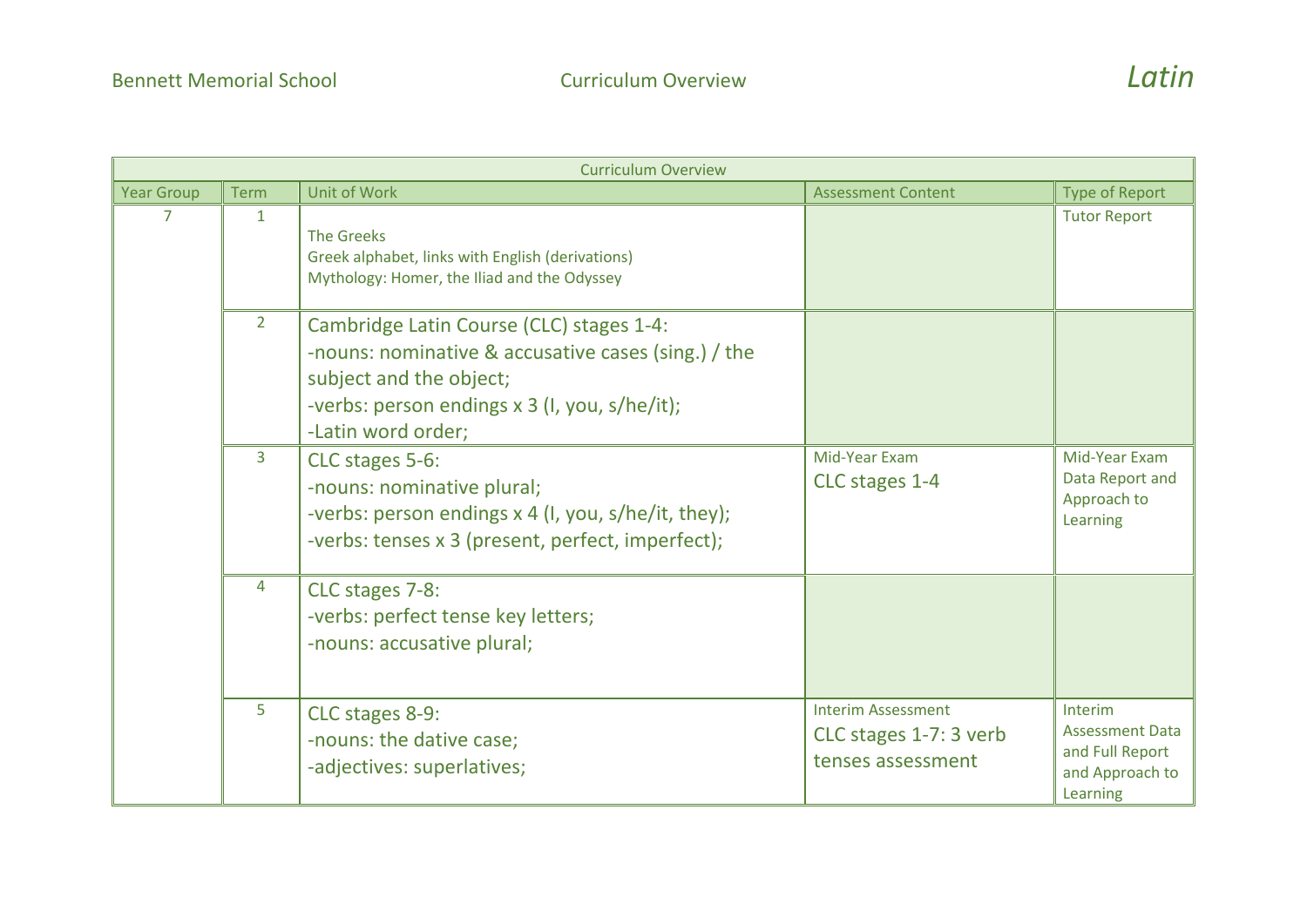Bennett Memorial School Curriculum Overview *Latin*

|   | 6              | CLC stage 10:<br>-verbs: person endings x 6 (I, you, he/she/it, we, you<br>$(pl.),$ they);<br>CLC stage 11:<br>-adjectives: comparatives;<br>-Latin questions;                        | <b>End of Year Exam</b><br>CLC stages 1-10                                                     | <b>End of Year Exam</b><br>Data Report and<br>Approach to<br>Learning             |
|---|----------------|---------------------------------------------------------------------------------------------------------------------------------------------------------------------------------------|------------------------------------------------------------------------------------------------|-----------------------------------------------------------------------------------|
| 8 | $\mathbf{1}$   | CLC stage 12:<br>-verbs: tenses x 3 with all person endings                                                                                                                           |                                                                                                |                                                                                   |
|   | $\overline{2}$ | CLC stages 13-14:<br>-irregular verbs (volo / nolo / possum);<br>-verbs: infinitives;<br>-use of -que;<br>-Latin adjectives (groups 1-3);<br>-adjectives: noun / adjective agreement; | <b>Interim Assessment</b><br>CLC stages 1-12<br>All verb tenses and verb<br>endings assessment | Interim<br><b>Assessment Data</b><br><b>Report and</b><br>Approach to<br>Learning |
|   | 3              | CLC stages 15-16:<br>-qui, quae, quod: relative pronouns and relative<br>clauses;<br>Stage 16:<br>-verbs: 4 tenses (+ pluperfect);                                                    | Mid-Year Exam<br>CLC stages 1-14                                                               | Mid-Year Exam<br>Data Report and<br>Approach to<br>Learning                       |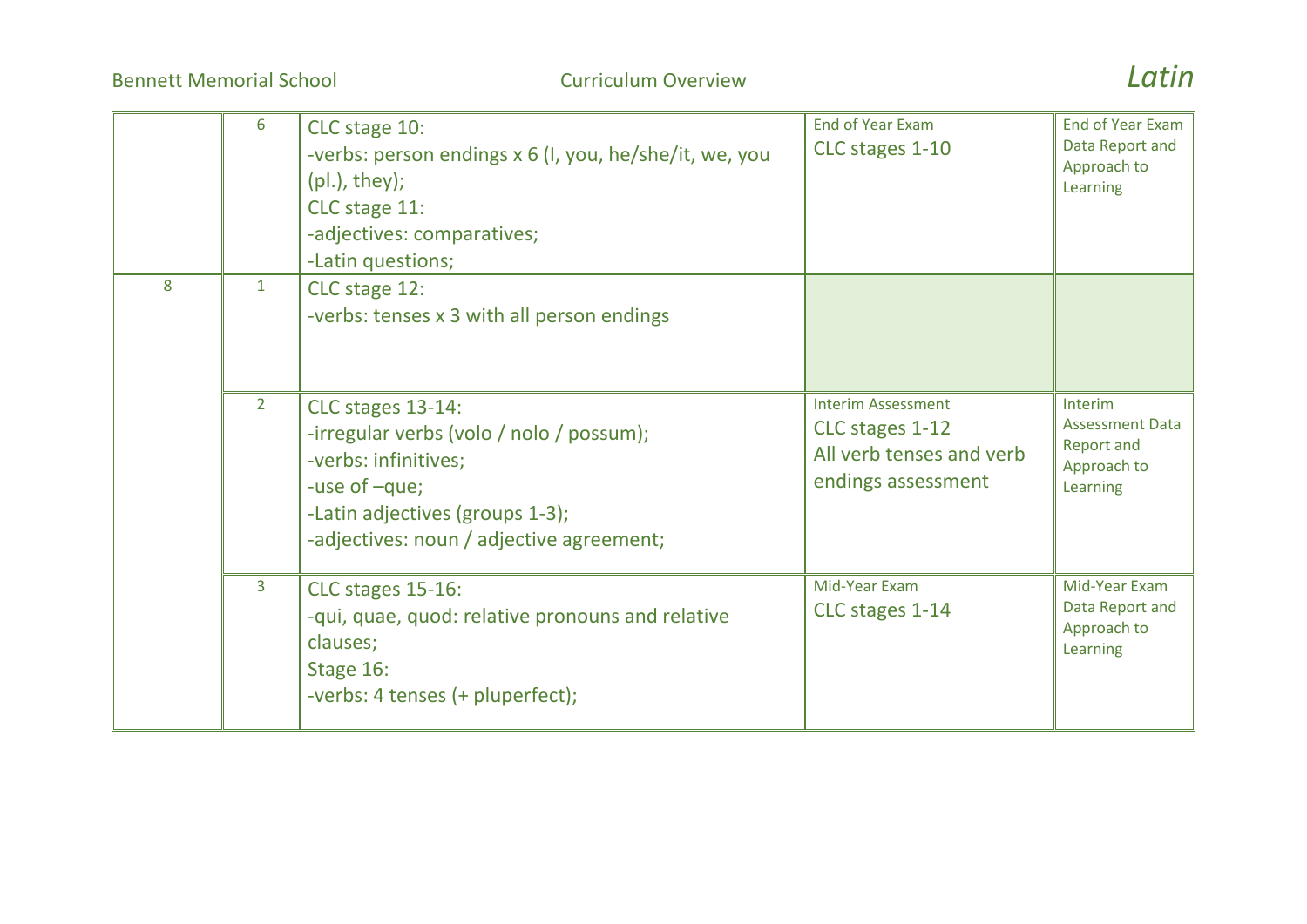Bennett Memorial School Curriculum Overview *Latin*



|   | 4            | CLC stages 16-17:<br>stage 17:<br>-nouns: 4 cases (+ genitive case);                                        |                                                                                                                  | <b>Full Report</b>                                                                |
|---|--------------|-------------------------------------------------------------------------------------------------------------|------------------------------------------------------------------------------------------------------------------|-----------------------------------------------------------------------------------|
|   | 5            | CLC stages 17-18:                                                                                           |                                                                                                                  |                                                                                   |
|   | 6            | CLC stages 18-19:<br>-verbs: imperatives;<br>-nouns: vocative case;<br>-demonstrative pronouns: hic / ille; | <b>End of Year Exam</b><br>CLC stages 1-18                                                                       | End of Year Exam<br>Data Report and<br>Approach to<br>Learning                    |
| 9 | $\mathbf{1}$ | CLC stages 20-21:<br>-verbs: present participles;<br>-verbs: perfect passive participle;                    |                                                                                                                  |                                                                                   |
|   | $2^{\circ}$  | CLC stages 22:<br>-ablative absolute construction;                                                          | <b>Interim Assessment</b><br>CLC stages 19-20<br>Pronouns, vocative case,<br>imperatives, present<br>participles | Interim<br><b>Assessment Data</b><br><b>Report and</b><br>Approach to<br>Learning |